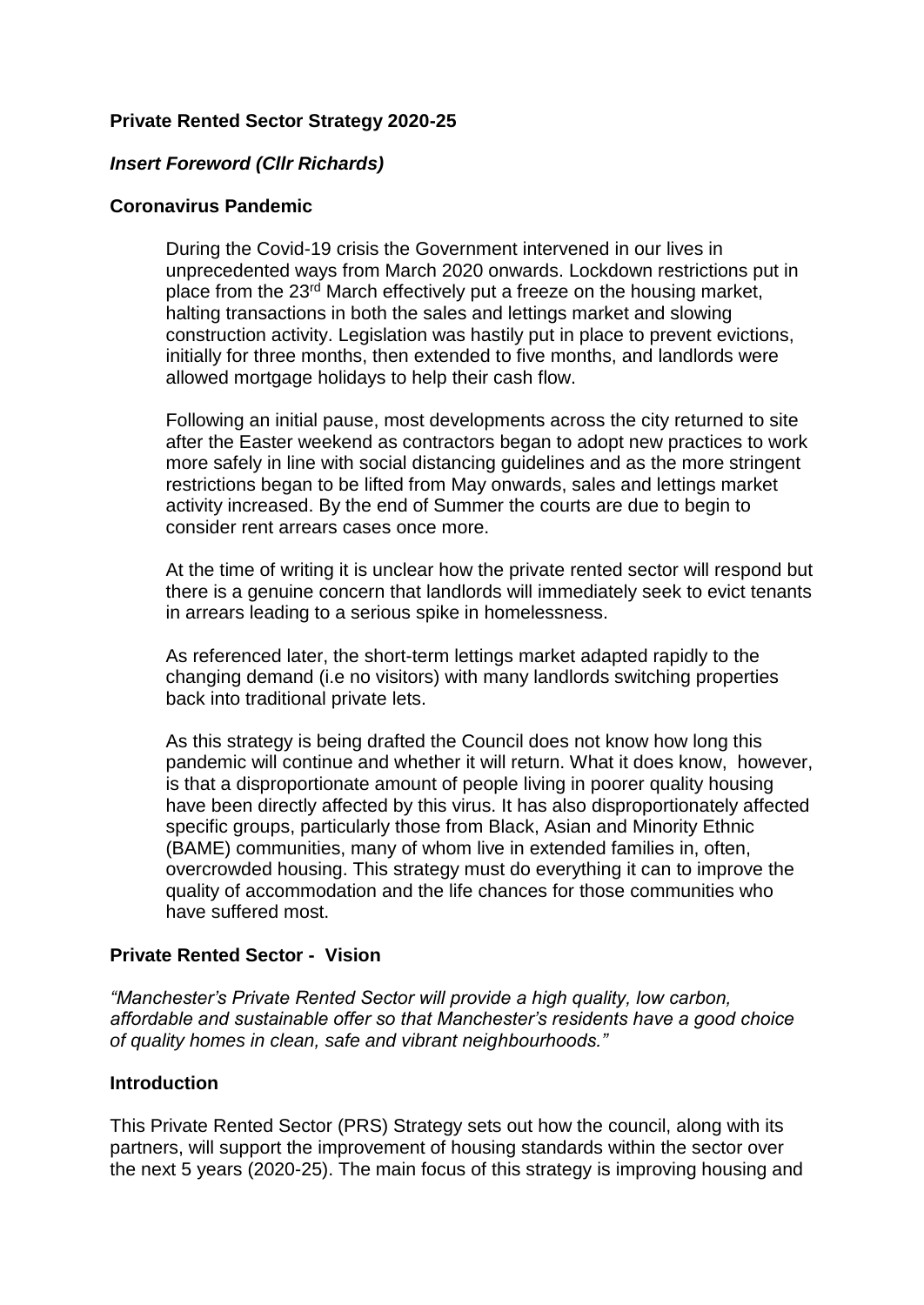management standards at the lower end of the market, and assisting landlords and residents to meet their individual responsibilities by providing advice and information.

Over the last 5 years the approach and delivery of the previous Market Rental Strategy has been, in part, successful. A report on progress was presented to the Council's Neighbourhoods and Environment Scrutiny Committee in March 2020 and can be found here:

#### [https://democracy.manchester.gov.uk/documents/s16166/PRS%20Strategy%202020](https://democracy.manchester.gov.uk/documents/s16166/PRS%20Strategy%202020-25.pdf) [-25.pdf](https://democracy.manchester.gov.uk/documents/s16166/PRS%20Strategy%202020-25.pdf)

However, the continuation of welfare reform, and the issues around housing supply, affordability, homelessness and no fault evictions has seen a further polarisation of the sector. This has led to a review of the strategy to make sure the Council can effectively refocus its priorities to meet the challenges affecting the sector, specifically at the lower end of the market.

This strategy will sit alongside the Housing Strategy and Residential Growth Plan which sets out the wider overarching strategic objectives for housing and growth across the city.

## **Wider Strategic Context**

The 'Our Manchester' strategy has established a series of high level aims to secure the 2025 vision for the city, in particular the need to build well designed, energy efficient, sustainable and affordable homes to rent and buy. Creating more homes to meet the needs of a growing population and economy is a significant priority.

The Residential Growth Strategy (2015-2025) sets out the city's approach to providing the right mix of housing for all residents. One of the six key principles set out in the Residential Growth Strategy is "developing a quality private rented sector" and the Market Rental Strategy (2015) set out how the Council would meet this commitment.

The key strands of this strategy were:

- 1. Promote greater self-regulation of the sector.
- 2. Target and focus intervention and proactive enforcement on the very worst properties, landlords, agents and neighbourhoods.
- 3. Enhance the role of partners.

# **Background**

There has been a significant growth in the number of homes in the private rented sector in Manchester over the past two decades, growing from 18.8% of total stock in 2001 (c.25,000 homes) to 38% of total stock today (c.88,000 homes). This growth has been concentrated in areas of highest population growth and new job creation principally the city centre and inner city areas.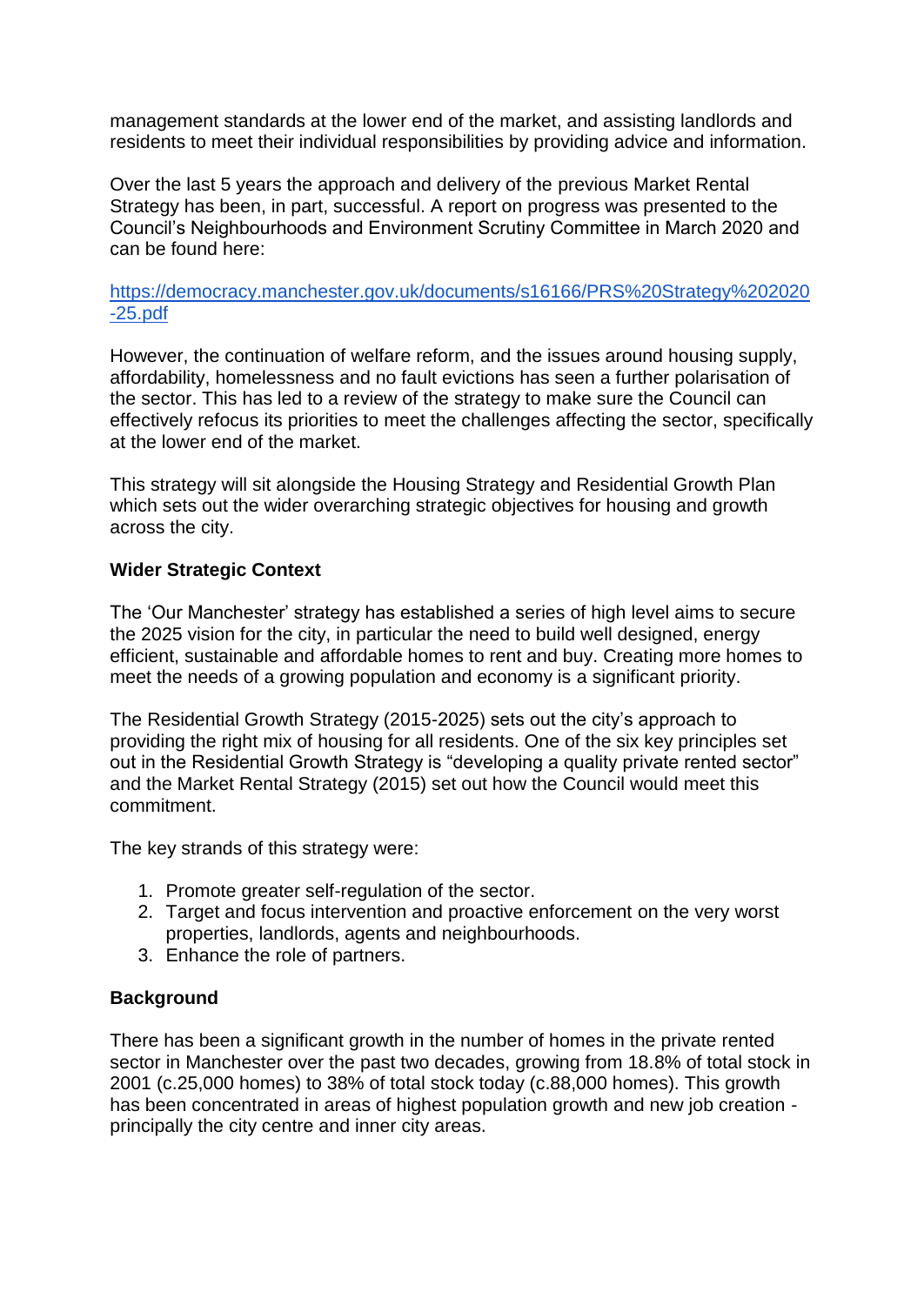The city has undergone a period of significant post-industrial economic restructuring, with the emergence of a new and diversified employment market in a number of important sectors across the city including digital, tech and media. This has resulted in c.100,000 new jobs created across the city between 2011 and 2019, attracting new residents and fuelling rapid population growth $1$ .

Between 2001 and 2011, Manchester was the fastest growing city and third fastest growing Local Authority in the UK and recent evidence shows no signs of this pace of growth slowing. According to the latest in-house population estimates, there are currently c.586,000 people living in Manchester - including over 65,000 in the city centre - a 15.8% increase on 2011<sup>2</sup>.

The majority of the growth in the city centre is attributable to new graduates and young professionals coming into the city to access jobs and housing in close proximity across the central area. In response to this, newer Build to Rent products have emerged which have helped to professionalise the lettings market with higher management credentials, additional amenities and a greater sense of community (and a lower risk of rogue / absentee landlords).

This growth in new supply of higher quality products for rent combined with a sustained period of demand has driven average rents in the city centre to c.£1,000 pcm (2bed). Whilst this is higher than the city average (£730), options for sharers mean that the city centre market remains an attractive and affordable rental option for many residents and this is reflected in the proportion of households of 2+ people in the city centre which currently stands at over 70%.

Outside the city centre, the private rented sector has grown fastest in areas which have seen the highest levels of inward migration, such as Crumpsall (45.8% of stock) and Longsight (34.2% of stock). A recent study by The Migration Observatory found that three in four (76%) migrants who have moved to the UK in the last 5 years find accommodation in the private rented sector<sup>3</sup>. Recent migrants rely on the private rented sector because of its relative flexibility and ease of access. In Manchester this is almost certainly the case with the evidence suggesting many new migrants find rented accommodation through well established cultural and community connections.

Unlike the growth in the city centre however, many of these new residents are on lower incomes and as such, the private rented sector in these areas - principally North and East Manchester - remains concentrated in poorer quality existing stock and is pitched at lower price points. Properties in this part of the market are characterised by disparate ownerships, varied management and issues linked to property condition and criminality. They are owned either by absentee landlords or landlords who simply fail to respond when tenants report problems.

This polarisation of the private rented sector has led to the emergence of a series of submarkets across the city representing the full suite of price points, property types, location and quality. There is no accepted methodology to determine different types

<sup>1</sup> Greater Manchester Forecasting Model (GMFM) 2019

<sup>2</sup> Manchester City Council Forecasting Model (MCCFM) W2018

<sup>&</sup>lt;sup>3</sup> The Migration Observatory, "Migrants and Housing in the UK: Experiences and Impacts" (October 2019)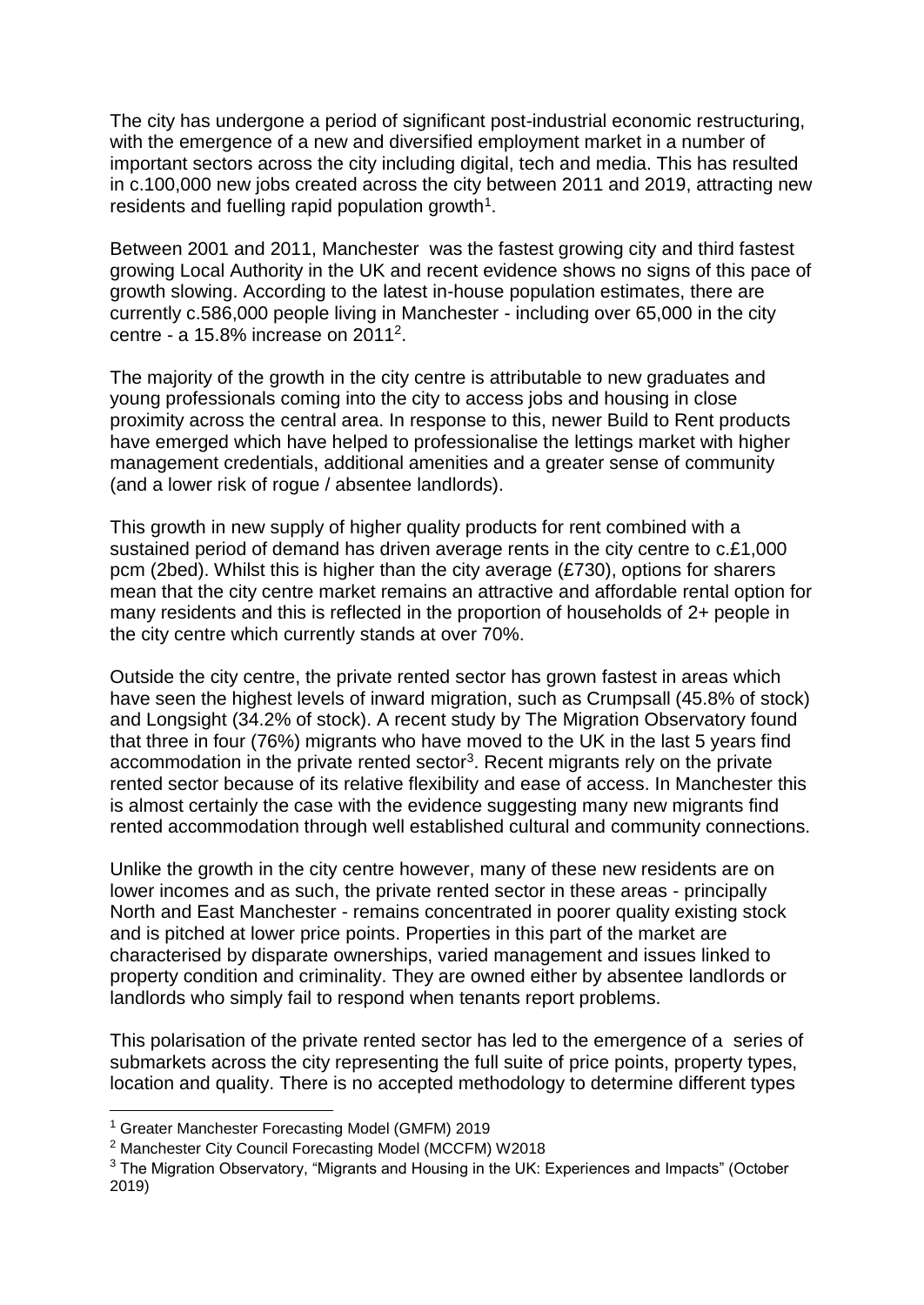of PRS accommodation operating within the market. However, broadly speaking there are roughly 6 PRS submarkets operating at present in Manchester (see Appendix 1).

This strategy does not focus on the middle and premium end of the lettings market which will need to continue to be monitored separately. Similarly, the homelessness agenda is covered by a separate strategy. However, there are clear strategic links and actions that this strategy will directly contribute towards with regards to providing affordable housing to prevent homelessness and provide good quality move on accommodation.

This refreshed strategy will, therefore, focus on the areas that are most challenging, targeting resources to improve housing outcomes for some of our most vulnerable residents (the submarkets outlined in red in Appendix 1). It will also consider how best to respond to the emerging short-term lettings sector and, crucially, sets out our approach to developing a zero carbon strategy and a fire safety strategy within the private rented sector.

## **Market Context**

Manchester's combination of relatively low property prices and strong rental growth presents a very attractive opportunity for prospective buy-to-let investors. Recent research by MCC found that landlords in North and East Manchester, in particular, could achieve yields upwards of 10% - which is amongst the highest in the country. This has also meant that, unlike parts of the country with very high property prices such as in central London, landlords in Manchester were not put off by the 3% Stamp Duty Land Tax (SDLT) surcharge on second home purchases introduced in April 2016. This coupled with the low value of sterling, high levels of demand and driven by unprecedented post-war levels of population growth, has continued to make Manchester amongst the most attractive cities in the UK for residential investors both at home and abroad.

There are no longer any areas of low demand in Manchester. Historically, Manchester's population growth has been absorbed through backfilling previously empty properties, however, sustained high demand has led to long term void rates remaining between 0.5% and 1% across all wards in the city.

As demand has continued to increase, landlords are no longer having to look to low income UC/HB claimants to fill properties and as a result the composition and make up of the sector has transformed to an overwhelmingly middle/high income in-work tenant base. As the number of working households living in the private rented sector has increased - c.43,000 in Manchester in 2011 (70% of PRS households) to c.81,000 in 2018 (93% of total PRS households) - the areas with high numbers of claimants has become concentrated in a minority of North and East Manchester wards. This step change is represented by the fact that fewer than 1 in 10 PRS households are currently out of work and fewer than 1 in 5 are claiming Housing Benefit or Universal Credit however there's still a large number of lower paid workers living within the sector.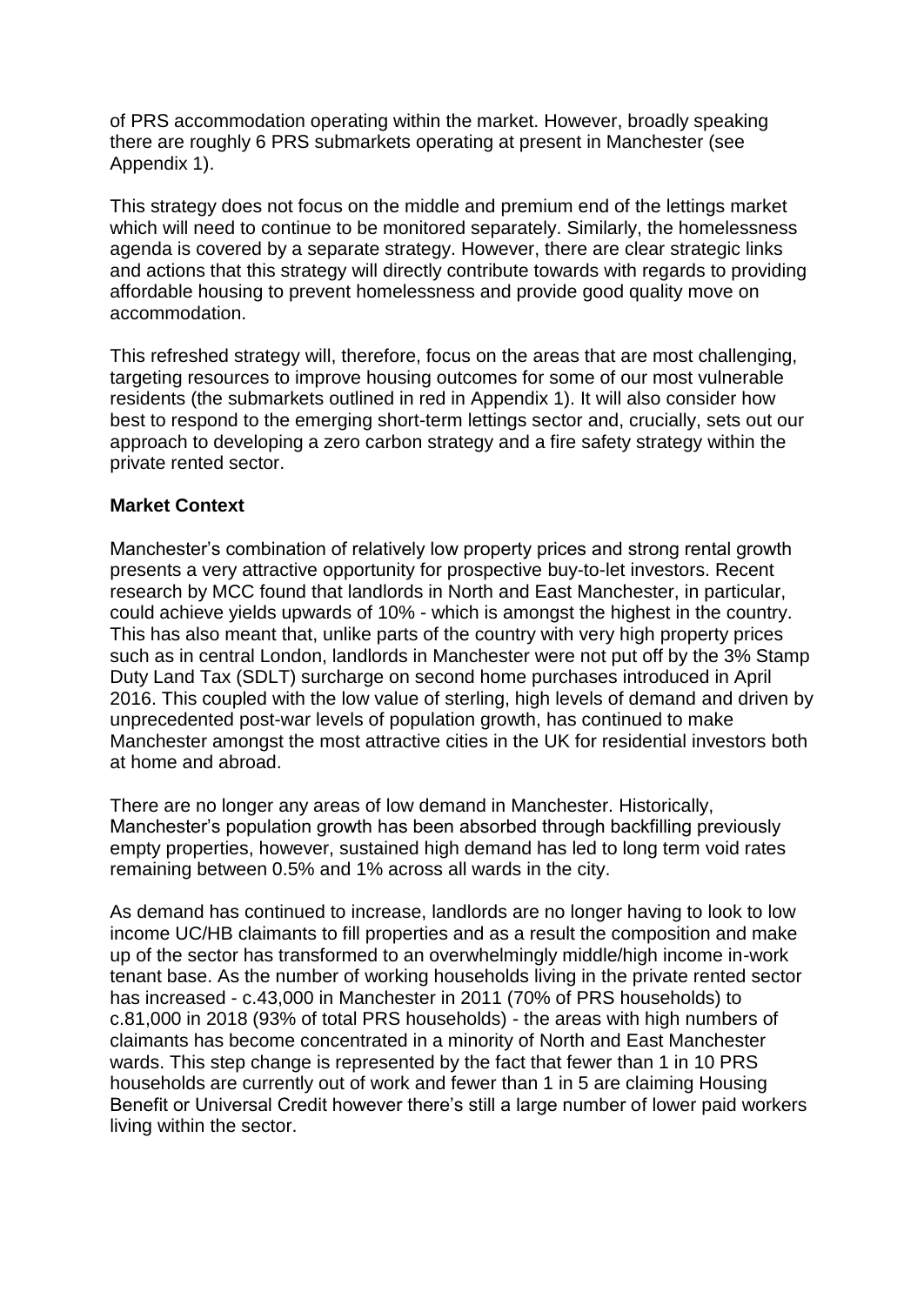Alongside this, limited availability has led to a period of sustained rental inflation in both high and low value neighbourhoods. As a result the number of wards with average rents at LHA levels has reduced and housing options for lower income residents has become more limited. Since the introduction of the Coalition Government's programme of welfare reforms, Manchester's LHA market has become increasingly concentrated in certain neighbourhoods. The impact of these changes is still being felt and whilst the announcement of the end to the freeze of the LHA rates was welcome, issues remain about the scale of the gap between market rents and the LHA rates linked to dysfunctional Broad Rental Market Areas<sup>4</sup> in Manchester which are out of sync with current housing market dynamics in Manchester and Greater Manchester.

## **Non-traditional online lettings portals and word of mouth**

Whilst the average rent in most Manchester wards is currently above the LHA rate, this does not mean that there isn't property affordable to claimant households. In 2019, 1.7% of properties advertised on the property website Zoopla across Manchester were under the local LHA rate and a further 2.3% were affordable to claimants able to "top-up" by up to £50pcm. In more affordable areas of the city this increases to between c.10% of properties available within the LHA rate and a further c.25% accessible to households able to "top-up".

Alongside Zoopla, there is an active lettings market which appears to transact through non-traditional portals and word of mouth. Recent research undertaken by the Council found that there were c.350 properties advertised for rent on nontraditional portals, however the majority of these (72%) were rooms (as opposed to full properties) in HMO-style accommodation. This even more lightly regulated lettings market mirrors a trend evident across the city, of landlords letting out properties on a per room basis to maximise rental income, in many cases in some of the smallest and poorest quality housing options in the city.

This, combined with a lack of recent new supply in areas where this market is most prevalent (Longsight and Cheetham) has led to an increasingly intensive use of property, particularly in lower end PRS stock. An increase in single person claimant households and larger / multi-generational claimant households has led to average household size of LHA claimant households increasing from 2.27 in 2012 to 2.75 in 2018 (compared to an increase from 2.34 to 2.45 in the mainstream market over the same period).

Where products in this market are comparable to mainstream portals, the evidence suggests that properties let through non-traditional portals / word of mouth don't provide a significantly cheaper alternative and in many cases, adverts were found to specify that tenants must not be in receipt of housing benefit. In addition, whilst these portals can provide a low cost model to landlords and agents, there are concerns around property condition and quality of management due to the unregulated nature

<sup>4</sup> The pace of change in the lettings market in Manchester has led to the BRMA framework in Manchester bearing little resemblance current housing market dynamics. For example, the Central GM BRMA covers the neighbourhoods where rents range from £350pcm to over £2,500pcm (2beds) and in Wythenshawe (which is covered by the Southern BRMA) where LHA levels are dictated by rents in Trafford and Stockport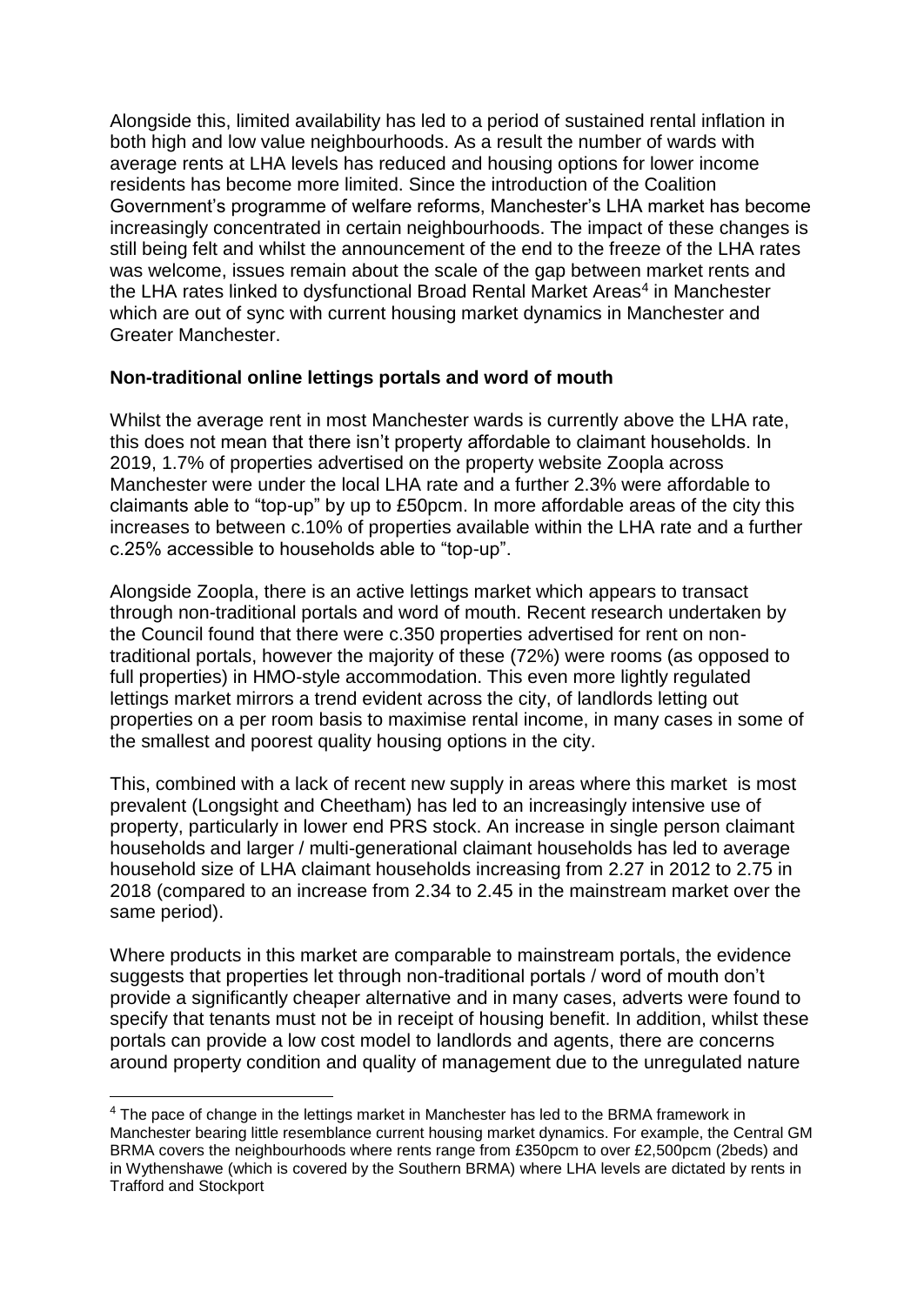of the market. Despite this, it is clear that this market remains popular and continues to provide housing options for some residents.

## **Existing and Emerging Challenges**

As we have seen over recent times the sector is constantly developing and this strategy has been written with this in mind. As the sector develops, the strategy and associated work streams will have to adapt to provide an evidence base to support decision makers tasked with increasing the supply of good quality affordable homes in clean and safe neighbourhoods.

#### **Homelessness and Temporary Accommodation**

Across Manchester an increasing number of individuals and families are becoming homeless and are at greater risk of homelessness. The main reason for statutory homelessness is the no fault loss of a private rented sector tenancy through the issue of a Section 21 notice, which has become the leading cause ahead of loss of lodgings, relationship breakdown and domestic abuse. Government welfare changes, which include capping personal benefits and limiting the amount payable in rent via the LHA, have had a major impact in contributing to the loss of tenancies. However, the buoyant housing market in the city is also a significant factor as landlords replace those who can't by those who can afford to pay the increase in rents.

Evicted tenants, who present as Homeless are often initially placed in emergency temporary accommodation (residential hotels). This accommodation is inappropriate for households and as such families with children, should only be placed in hotels for a maximum of 42 days, although for single people no such cap exists. The Council and the Greater Manchester Combined Authority (GMCA) are striving to improve the quality of such accommodation across the city region, and have made some progress in recent years, however there is still work to do. A number of specialist landlords acting at this level are responsible for Houses of Multiple Occupation (HMOs). Others provide accommodation on a larger scale - sometimes on a room by room basis. These suppliers consist of an assortment of hotels, hostels, and other multi-let operations.

The resident profile is mixed, with families who have lost their PRS property through no fault of their own, other than the landlord requiring possession of the property, showing limited support needs, to single people often suffering from multiple complex needs including poor health, financial and social exclusion. Tenants can have poor housing histories, including exclusion from social housing registers as well as having a history of criminal convictions, including acquisitive crime, drug related offences, violence and sexual offences. Many residents seek the use of hostel and hotel B&B accommodation following discharge from prison or having been asked to leave supported accommodation. There is evidence that demand for this type of Unsupported Temporary Accommodation (UTA), is increasing in the City and across Greater Manchester (GM). (NB - UTAs are not part of the Council's Homelessness offer).

Changes to welfare and benefit caps, including the change in age requirements for shared accommodation rates for housing allowance, is likely to force many single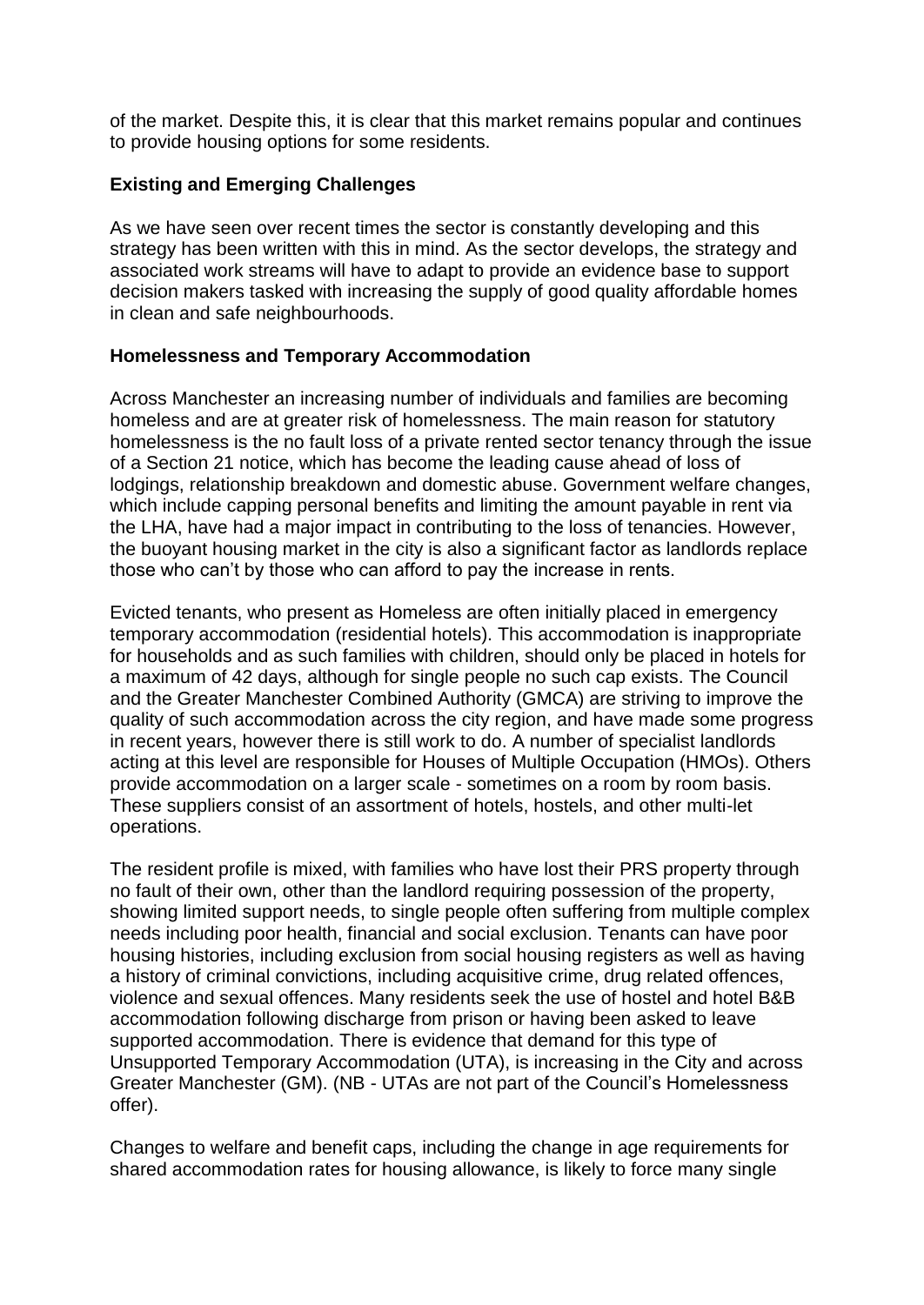people to live in shared accommodation in the future. For this reason the shared PRS is likely to come under immense pressure. The situation is particularly difficult for single people under the age of 35. Government rules mean they are only awarded enough housing benefit to cover the cost of a single room in accommodation with shared facilities. To make matters worse, many young people find that this kind of accommodation isn't easily accessible – leaving them with a stark choice between homelessness and paying for rent shortfalls out of some of the lowest incomes in the city.

# **Short Term Lets**

Over the last ten years there has been a huge growth in online platforms which facilitate the short-term letting of rooms or whole domestic properties as an alternative form of visitor accommodation. As demand has grown, the market-place has developed and professionalised, evolving alongside residents renting out spare rooms towards a more professional entire property model, increasingly dominated by landlords.

Short-term lets are available across a variety of platforms (e.g. Homes Away, Booking.com etc), although Airbnb is by far the largest actor – estimated to be over 75% of the short-term lettings market in Manchester. Prior to the Covid-19 pandemic, Manchester had experienced a period of exceptionally rapid growth with well over 3,000 active Airbnb listings in the city (of which c.50% are for entire properties), comparable to other similar UK cities but much smaller than major European tourist destinations.

There are a wide range of different typologies of short-term lets operating in Manchester covering the full range of quality and management standards and carrying different levels of risk from a local authority perspective*.* At the lowest end of the risk spectrum is a large proportion of the city centre market (predominantly in and around the Northern Quarter) which makes up c.50% of total Airbnbs and is of high quality and generally well managed. Whilst there are some issues linked to antisocial behaviour, noise complaints and waste disposal there is evidence that, in some instances, professional management is beginning to remedy these problems.

Outside of the city centre however, whilst the total numbers of properties are smaller, and principally concentrated in relatively small pockets of Central, East and South Manchester, the issues faced are much more acute and the market is dogged by instances of poor property condition and / or unprofessional management. There is also evidence of a small but significant "HMO model" short-term lets market focused in Moss Side and Rusholme where multiple guests separately rent individual rooms within a property despite clear issues with safety, quality and management in some instances.

This portion of the short-term lettings market has generated a growing number of problems for residents nearby linked to poor waste management practices, noise and anti-social behaviour as well as, in some instances, criminal activity which has damaged the reputation of the city. These issues are exacerbated by the fact that in many cases entire home short-term lettings are taking family homes out of the mainstream market. In order to avoid the loss of any more family housing, MCC is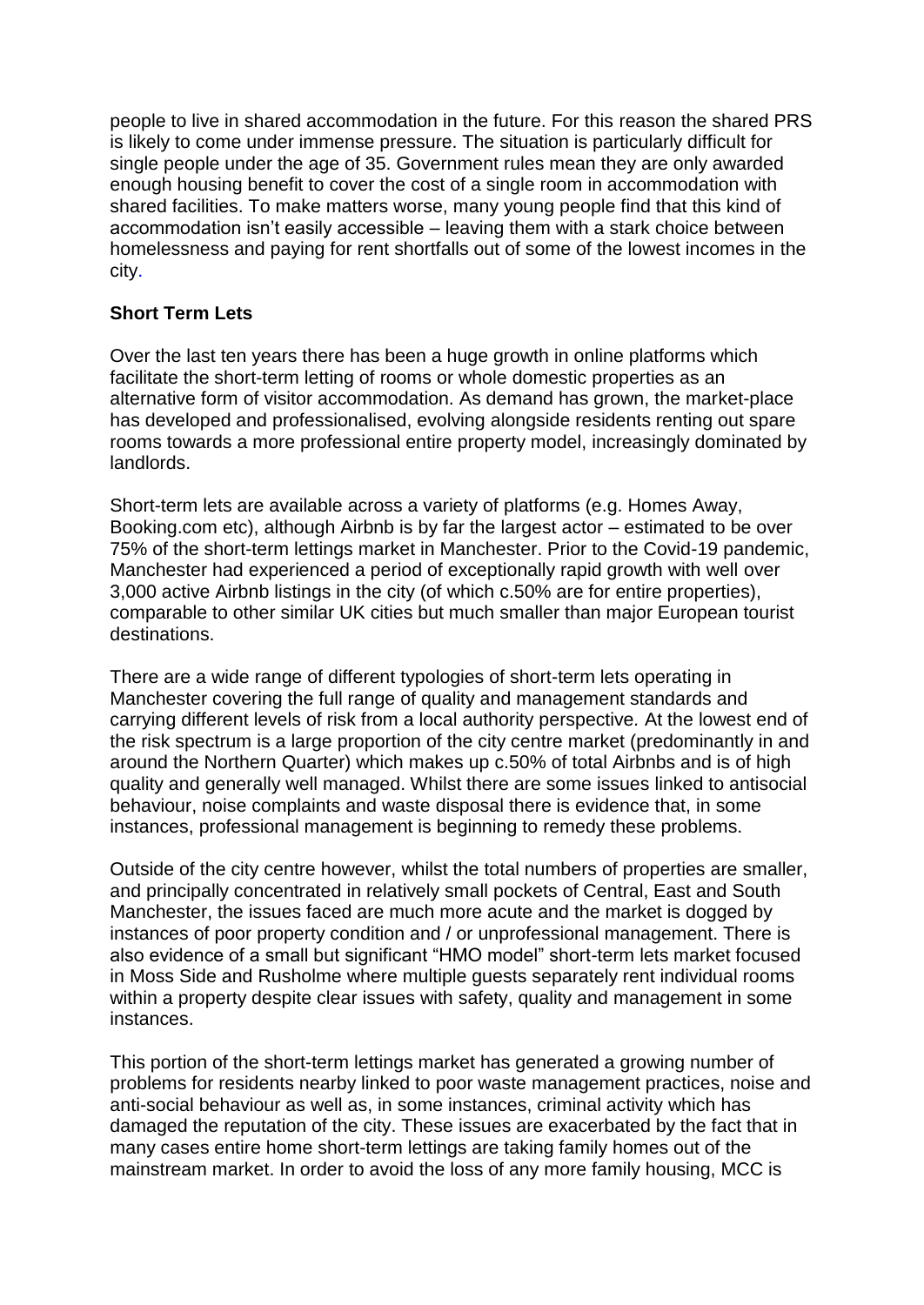seeking legal advice to identify whether it can avoid properties built on Councilowned land being used as short term lets. An example of where this has worked well and had a real impact ensuring family homes are actually let to families can be found in Brunswick; where, to achieve this objective, clauses and restrictive covenants are included within the lease and freehold transfer, that provide for strict and controlled lettings within the neighbourhood.

# **Fire Safety**

Following the Grenfell Tower disaster in June 2017, the government asked the former Chair of the Health and Safety Executive, Dame Judith Hackitt, to undertake a review of building regulations and fire safety. This review specifically relates to High Rise Buildings. The Council has worked alongside Greater Manchester Fire and Rescue Service to identify the relevant buildings in Manchester (over 200). The Council is working with owners and managing agents to identify the type of cladding and other features, such as balconies, on each building. The Council is also working with residents in some of those buildings to put pressure on the owners to carry out work to ensure their homes are safe whilst, at the same time, lobbying the government to make sure that individual leaseholders do not have to pay huge service charge bills.

The Council has been selected as an Early Adopter following the review and is working with government departments to test and develop new ways of working to ensure high rise building safety in the future. New legislation, in the form of a Fire Safety Bill and a Building Safety Bill, is being drafted and a new regulatory regime will be introduced which will formalise and professionalise high rise building safety management.

As an Early Adopter the Council is committed to implementing the recommendations made in the Hackitt review before legislation is introduced, doing everything within its powers to ensure that residents are safe in their homes. The Council's Building Control team, along with the Health and Safety Executive and Fire Risk assessors will play a key role in ensuring new, and existing, buildings are as safe as they can be for residents.

# **Health and Housing**

The interrelationship between poor quality housing and health conditions is well documented and in Manchester there is a clear correlation between areas with high levels of poor quality PRS properties and long term physical and mental health issues.

Property conditions such as excess cold, damp and mould, excess heat and lack of ventilation, and lack of space and overcrowding all contribute to a decline in health outcomes within the sector and increasing costs to the health sectors. This was one of the major themes that came out of the consultation and this strategy will identify interventions with health colleagues to improve health outcomes for residents within the sector. This will include:

● Joint-working within and across Local Authorities in Greater Manchester, and with local health and social care providers.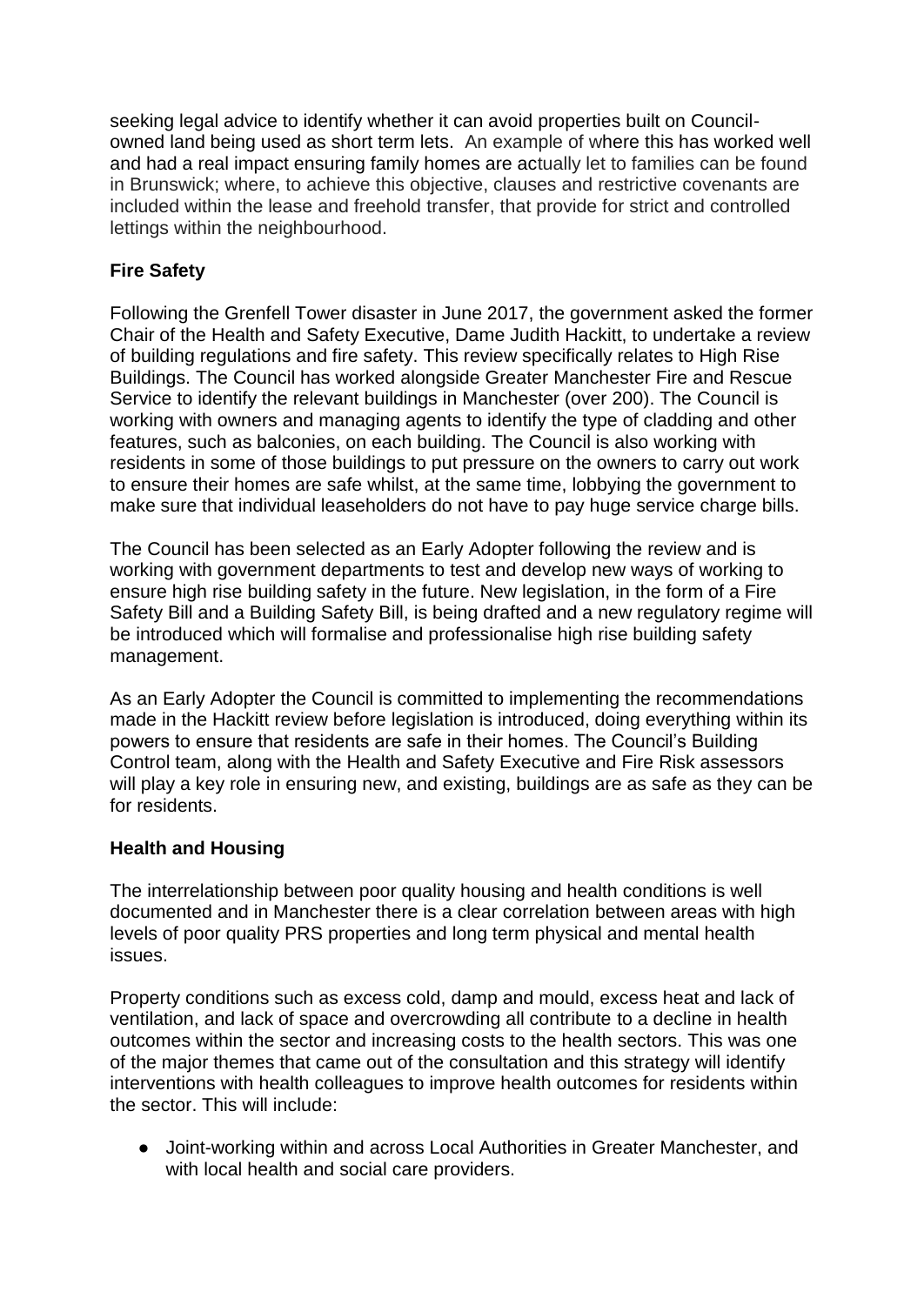- Improving the information provided to Health and Social Care around property standards within the sector and how and where to report issues
- Supporting landlords to make homes more energy efficient and explore working with RPs to assist with retrofitting homes.

## **Zero Carbon**

Greater Manchester has declared a target of a carbon-neutral city region by 2038, and is taking action to tackle the residential component of carbon emissions. Expert support is needed to develop a method to model the need and opportunity for domestic retrofit in Greater Manchester and, through this, support the development of business cases to unlock investment opportunities and implement cost-effective pathways to retrofit existing homes. However this will be expensive and the council will need to identify investment and funding opportunities to meet these challenging targets and to be able to support landlords.

Discussions are underway with the Red Coop and Carbon Coop regarding methods for reducing fuel poverty and domestic carbon emissions. Funding opportunities are being explored for pilot projects including a potential loan product for domestic retrofit of private rented sector homes. The aim would be to create warm, energy efficient, healthy homes and to share knowledge from the pilots.

## **Developing the Strategy**

Along with identifying existing and emerging challenges within the sector, to assist with the development of the strategy, stakeholder engagement has been undertaken to understand the issues facing residents, landlords and other key stakeholders.

#### Stakeholder Engagement

Detailed consultation was undertaken with Registered Providers, Neighbourhood place based groups (made up of local neighbourhood services and includes health and social care, GMP, the fire service and representatives from various council services), Greater Manchester Combined Authority and the Northern Housing Consortium. Alongside this, four drop-in events and an online consultation for tenants, landlords and representative bodies was also carried out.

Rent levels and property conditions were consistently raised as the most important issues for tenants. Indeed, high rents were three times more likely than any other issue to be listed as one of the things respondents don't like about the sector and 68% reported experiencing at least one problem with their private rented sector property over the last 6 months (with fewer than half saying the issue was fixed satisfactorily). The other main issue raised by tenants was the insecurity of the tenure (linked to Section 21 evictions) and more than a quarter of respondents said they had been subject to the threat of unlawful eviction.

Feedback was received from landlords and managing agents representing over 10,000 properties across Manchester. The most important issue to landlords was ensuring the ability of tenants to pay their rent. A number of landlords highlighted concerns around letting to tenants in receipt of housing benefit or Universal Credit,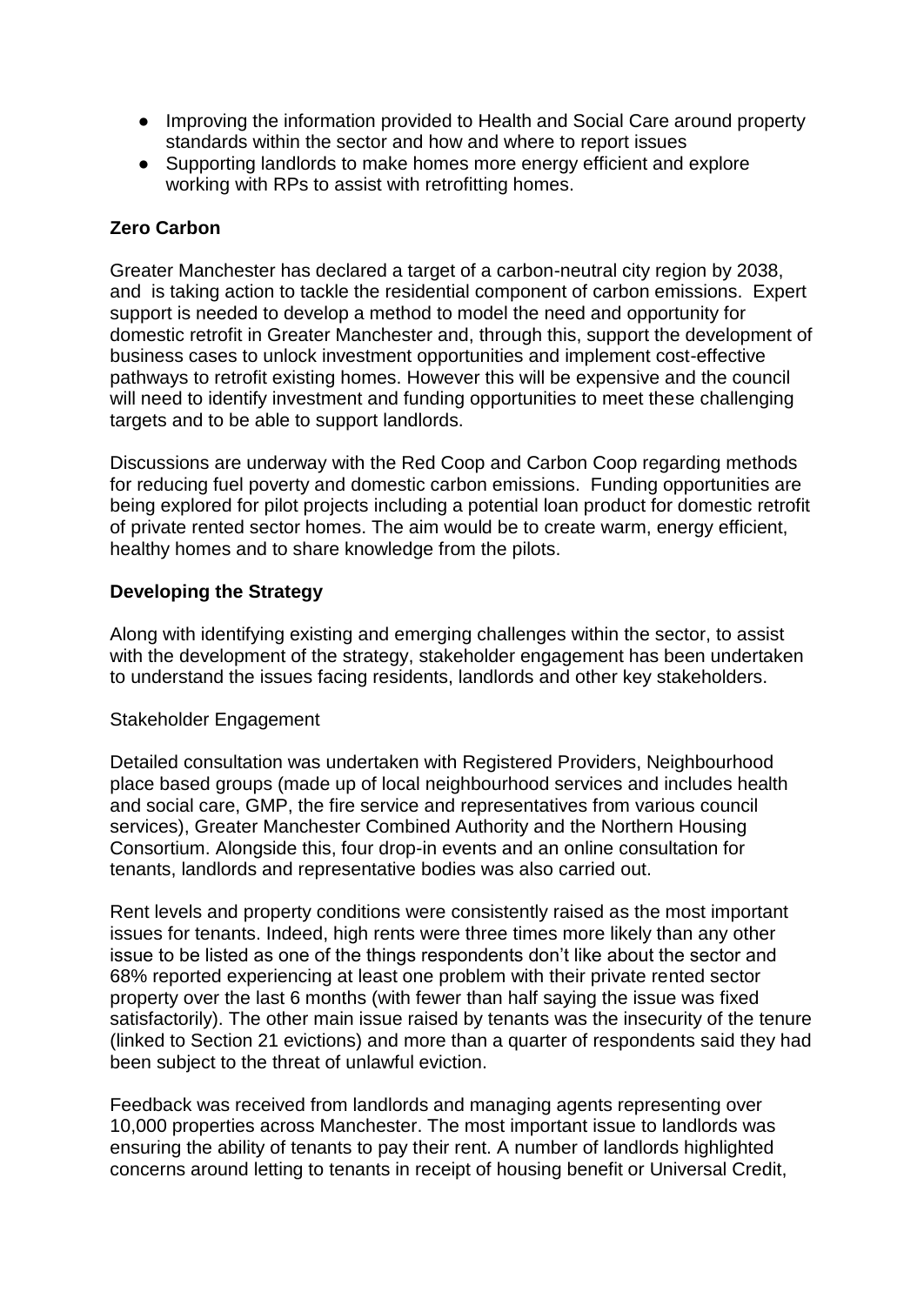due to delays in tenants receiving benefits, increasing the likelihood of defaulting on their rent. In contrast to the tenants' responses, all landlords responded saying that any problems or issues raised with their properties over the last 6 months had been resolved satisfactorily.

Other issues raised during the consultation included:

- 1. The need for more, open dialogue with health colleagues about property condition and health issues
- 2. A request for training and support for both tenants and landlords
- 3. A desire for improved communication between the Council and landlords and agents
- 4. Concern about the concentrations of temporary accommodation for homeless families
- 5. The potential for Registered Providers to take a more active role in neighbourhoods through ownership or management

Full analysis can be found on the city council's website: [access the download directly](https://www.manchester.gov.uk/downloads/download/7247/private_rented_sector_survey_results)  [here](https://www.manchester.gov.uk/downloads/download/7247/private_rented_sector_survey_results)

In response to the consultation we have developed a number of strategic themes and objectives and a clear set of actions described in Appendix 2.

## **Strategic Themes & Objectives**

## **Objective 1: Improve Property and Management Standards**

*"Target and focus intervention and proactive enforcement on the very worst properties, landlords and agents and improvement of neighbourhoods"*

The improvement of property condition and management standards across the private rented sector has been a key area of focus over the past 5 years with progress made on a number of fronts through both MCC interventions, work with Registered Provider partners and private initiatives. Continuing these approaches will remain a factor within this strategy as well as new initiatives.

#### Selective Licensing

Selective licensing is intended to respond to problems of poor property condition, management, crime and anti-social behaviour (ASB) within a defined geographical area. All privately rented properties within a designated area require a licence with some exemptions, for example, property rented to family members.

Manchester currently has four Selective Licensing areas, encompassing approximately 2,000 private rented properties. Further areas will be identified and consulted upon for future designation within a rolling programme.

Build to Rent Family Housing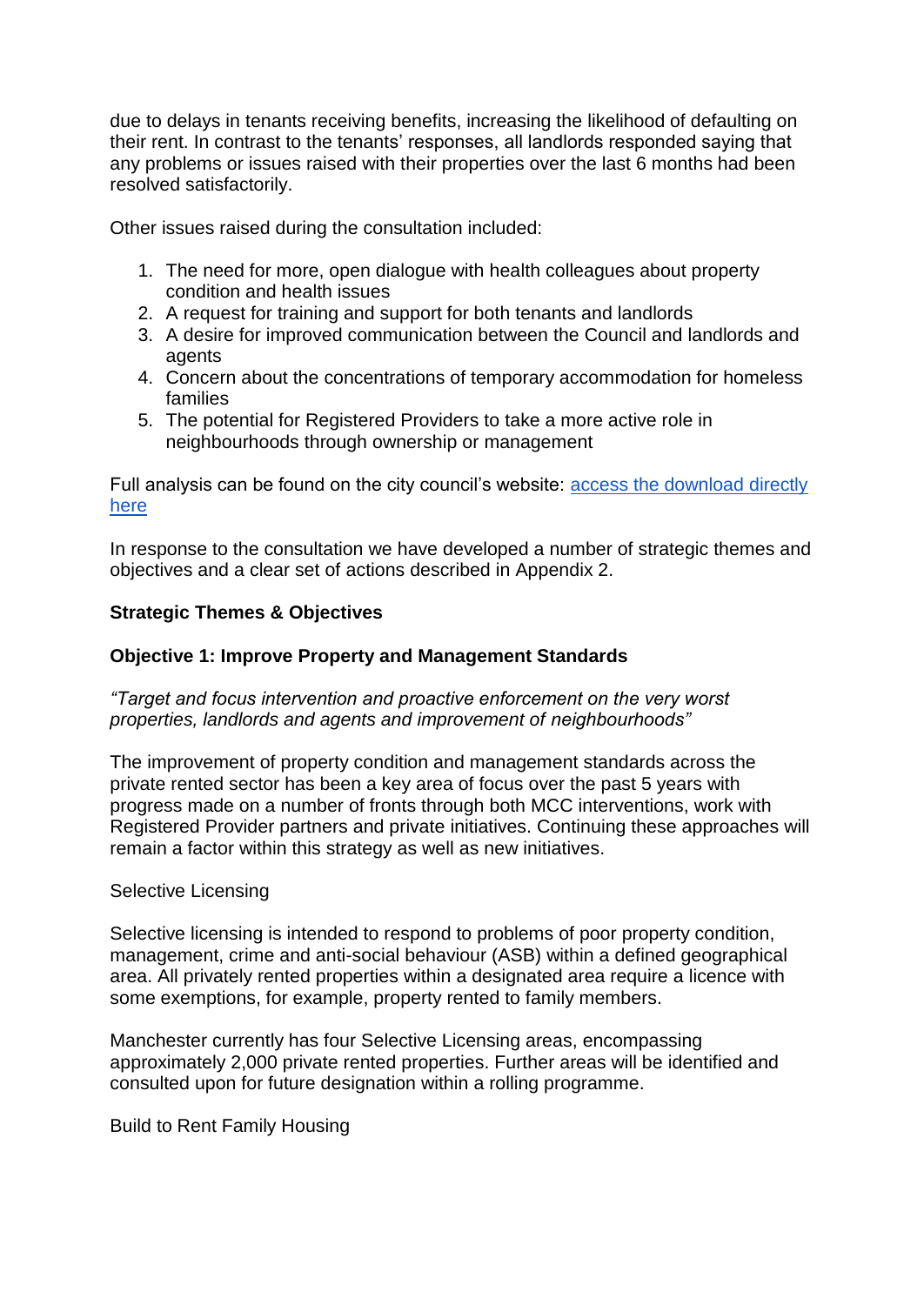Build to Rent is predominantly a city centre apartment product, however over the past 5 years the sector has expanded across the rest of the city including a lower density family housing product. The Council entered into a joint venture with the Greater Manchester Pension Fund (GMPF) to build 120 new homes for rent in Chorlton, Wythenshawe and Gorton under the Matrix Homes brand. Alongside this, Sigma Capital Group and Countryside Properties developed a 59 home scheme in Charlestown under the DifRent PRS brand.

The continued growth of this well managed lettings product, targeting families, is key to enabling access to good quality accommodation that meets the aspirations of Manchester residents on a range of incomes.

Registered Provider-led market rent schemes

The Manchester Housing Providers Partnership (MHPP) Growth and Affordable Homes workstream coordinates developments with the Council to deliver its target of a minimum of 6400 affordable homes by 2025.

In 2018-19, One Manchester completed c.170 new homes across two sites at Leaf Street and Royce Road in Hulme and, more recently, Your Housing Group's development at Amberley Drive includes an element of market rent alongside homes for Shared Ownership. These new developments are increasing the provision of well managed private rented sector homes in Manchester.

Alongside these new build developments, One Manchester have also announced the planned acquisition and refurbishment of around 300 existing properties in North and East Manchester which would have otherwise likely transferred into the sector almost certainly towards the lower end of the PRS.

#### Short Term Lets

The Council expects good quality management of short-term lets and to encourage this within the sector we are working with the Short Term Accommodation Association (STAA) to develop a Considerate Short Term Letting Charter which defines parameters and sets out best practice for property owners, managing agents and hosts engaging in this activity, emphasising the shared responsibility of them and their guests.

Interim Management Orders (IMOs) and Empty Dwelling Management Orders (EDMO)

Empty dwelling management orders (EDMOs) are a legal device which enable local authorities to put an unoccupied property back into use as housing. There are a number of occasions where management orders may be necessary: as a sanction in Selective Licensing areas and to deal with long term empty properties. Funding for this scheme will need to be identified and a proposal developed.

Rent Repayment Orders (RRO)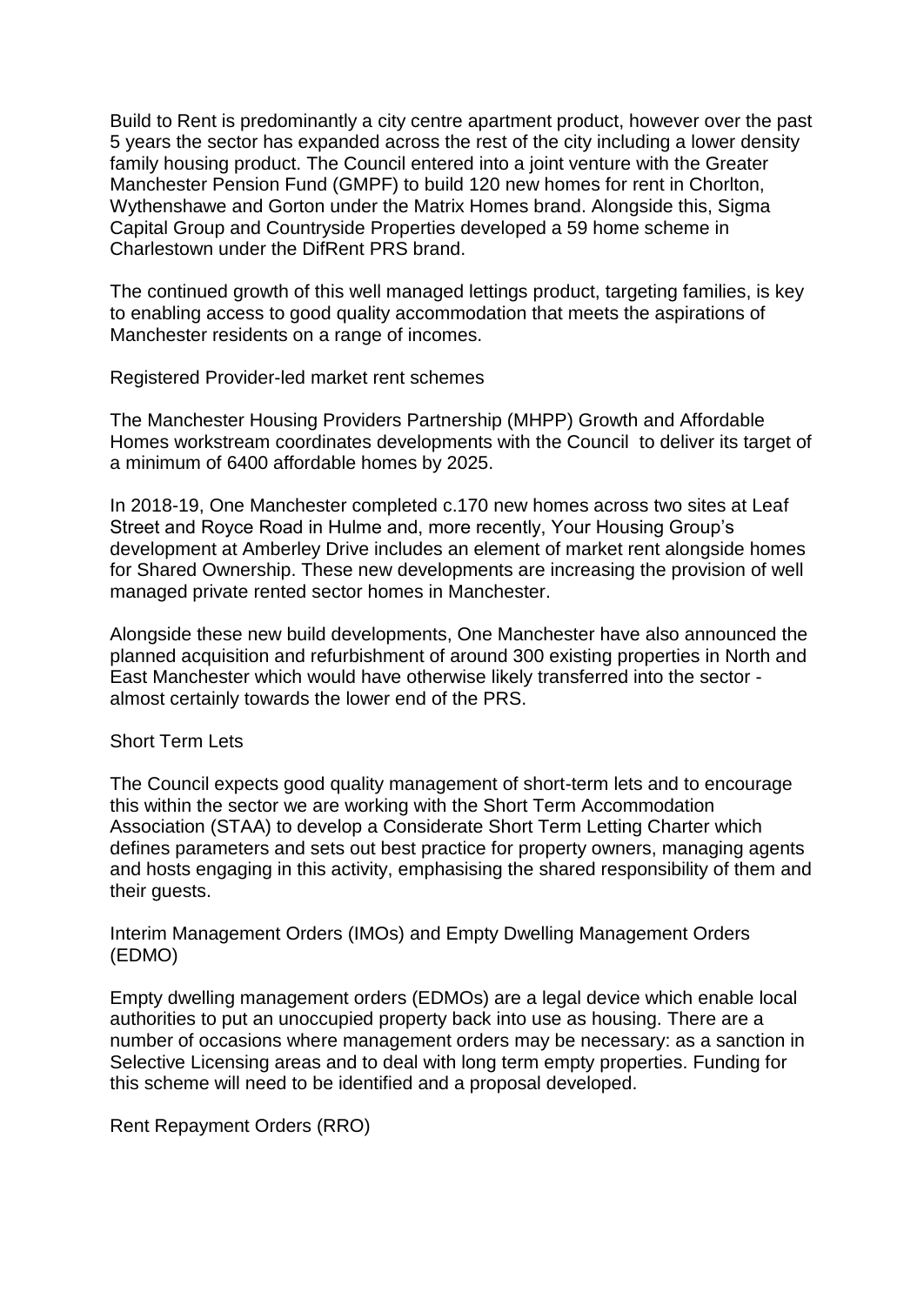RROs require repayment of rent, or housing benefit, or the housing costs element of universal credit paid in respect of a tenancy or licence, by a landlord/agent who has committed a particular offence listed in the legislation. The Housing Compliance and Enforcement team will pursue such cases and if an RRO is granted, this can require the repayment of rent.

## Zero Carbon

The Council is currently working with the GMCA on a project modelling the characteristics of the current housing stock across Manchester and GM in order to identify the estimated cost of retrofitting properties to meet the Council's ambitions for Zero Carbon by 2038. It is anticipated that the final results of this work will become available from early 2021.

## Fire Safety

The Council has been selected as an Early Adopter following Dame Judith Hackitt's review of the construction industry (link to review below). The Council is committed to doing everything within its powers to ensure that residents are safe in their homes. The Council will ensure that managing agents and owners carry out relevant works to make their buildings safe and ensure that they undertake the new duties which will come into force following Dame Judith's report and the Grenfell Tower Inquiry recommendations.

https://www.gov.uk/government/publications/independent-review-of-buildingregulations-and-fire-safety-final-report

## **Objective 2: Increase Opportunities within the Sector for Low Income Households**

*"Narrow the quality gap between the lower end and that of the middle and higher end of the market so that people on lower incomes have greater access and more choice"*

The success of Manchester's growth over the past twenty years has created a number of challenges for lower income households in Manchester linked to increasingly limited housing options. There are a number of key programmes of work currently underway which are looking at ways to improve access to high quality housing for residents across a range of incomes.

#### Local Housing Company

The establishment of a Local Delivery Vehicle for the delivery of new homes in Manchester will be an intrinsic part of the City's economic recovery post Covid-19. It will be more important than ever for the Council to lead the recovery of the Manchester housing market and out of the recession.

A new vehicle will increase delivery capacity for new homes, at a time when major housebuilders may be reticent to bring forward large volumes of property for sale. Creating a long term stable investment proposition will provide confidence and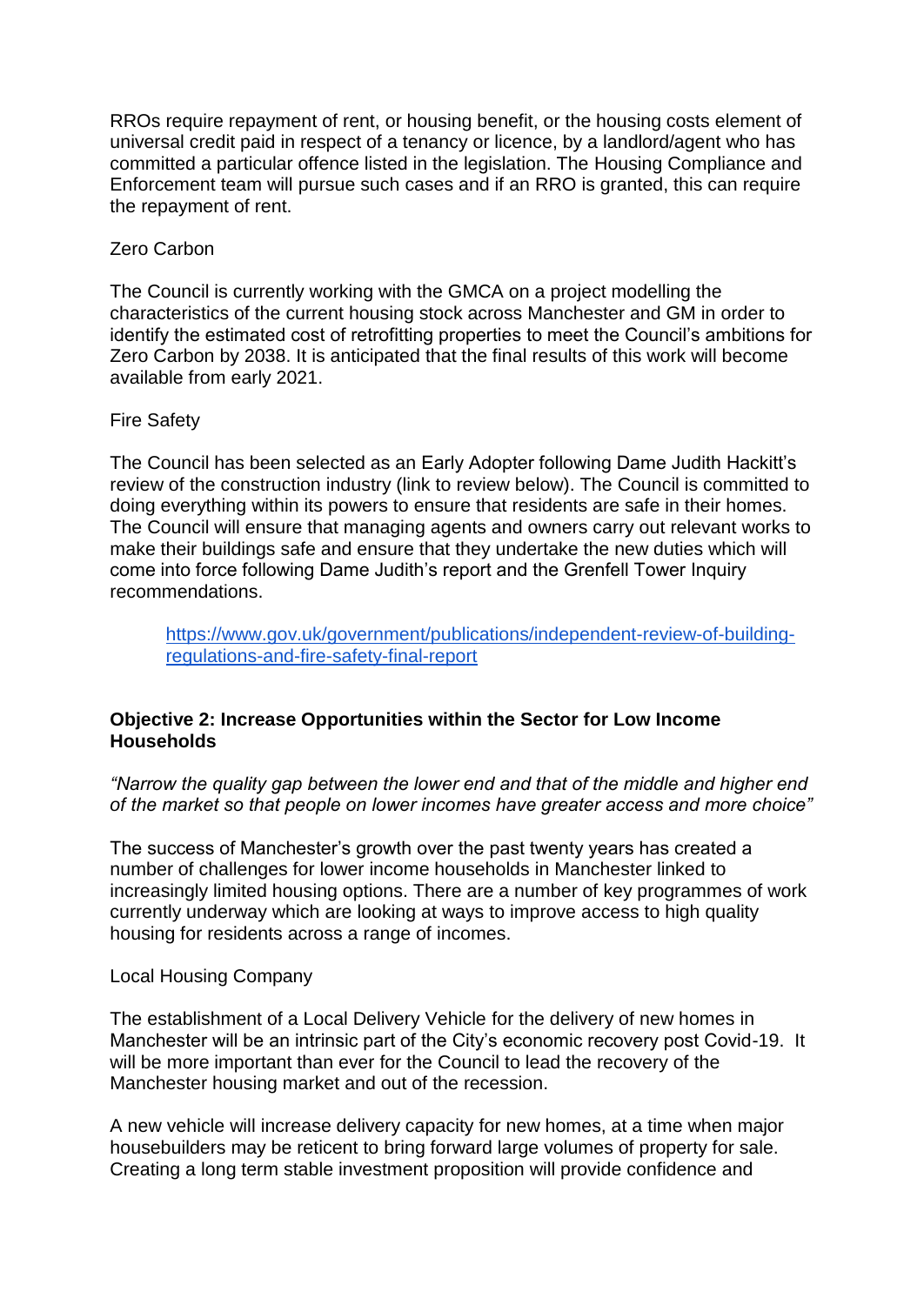certainty for the wider Manchester market. The scalability and long term ambitions of the Council proposition will allow suppliers, and those in the supply chain, to make confident long term decisions to invest and innovate both in respect of social value outcomes and technology to support the low carbon objectives of the Council.

#### Registered Providers

RPs are becoming the lead developers in many neighbourhoods for mixed-tenure housing including PRS. The Council are proactively working with RP partners to tackle some of the issues in the private rented sector across the city. Growth programmes by a number of RPs are developing new homes for a range of tenures across Manchester with the aim of bringing better quality properties into the affordable and private rented sector.

The purchase and refurbishment of empty properties within the private sector in partnership with RPs will continue. Where possible these homes will include a zero carbon refit and provide affordable housing options for first time buyers and people on lower incomes.

#### GM Ethical Lettings Agency

Over the last 18 months, the GMCA has been developing initiatives towards improving the sector. A partnership of GM Housing Providers has set up the Ethical Lettings Agency to work with the GMCA to enable greater access to private rented sector properties and offer an alternative to landlords who do not want to let their properties through high street letting agents. The agency has secured funding to create a portfolio of 800 properties across GM over the next two years. Manchester will work with the agency to focus on solutions around homelessness prevention (for people threatened with homelessness) and move on accommodation for households moving out of temporary accommodation.

#### **Objective 3: Improve Communication across the Sector**

*"Raising awareness of landlord, agent and tenant responsibilities; sharing good practice and an enhanced role for the relevant professional bodies will help ensure standards continue to be met at all levels of the market"*

The online consultation highlighted the importance of the Council's website as a valuable resource for providing advice and information for both tenants and landlords. It is important that this is recognised along with ways to further improve communication within the sector at the national, regional and local level including the use of modern methods of communication to raise awareness of the rights and responsibilities of landlords, agents and tenants.

#### Social media takeover days

Social media takeover days will raise awareness and provide information about how the Council is developing and delivering solutions to meet the city's wide ranging housing needs. The takeover days will include posts on Facebook and Twitter, with links to the housing advice pages of the Council's website. This also enables residents to retweet and share so that the messages are disseminated further.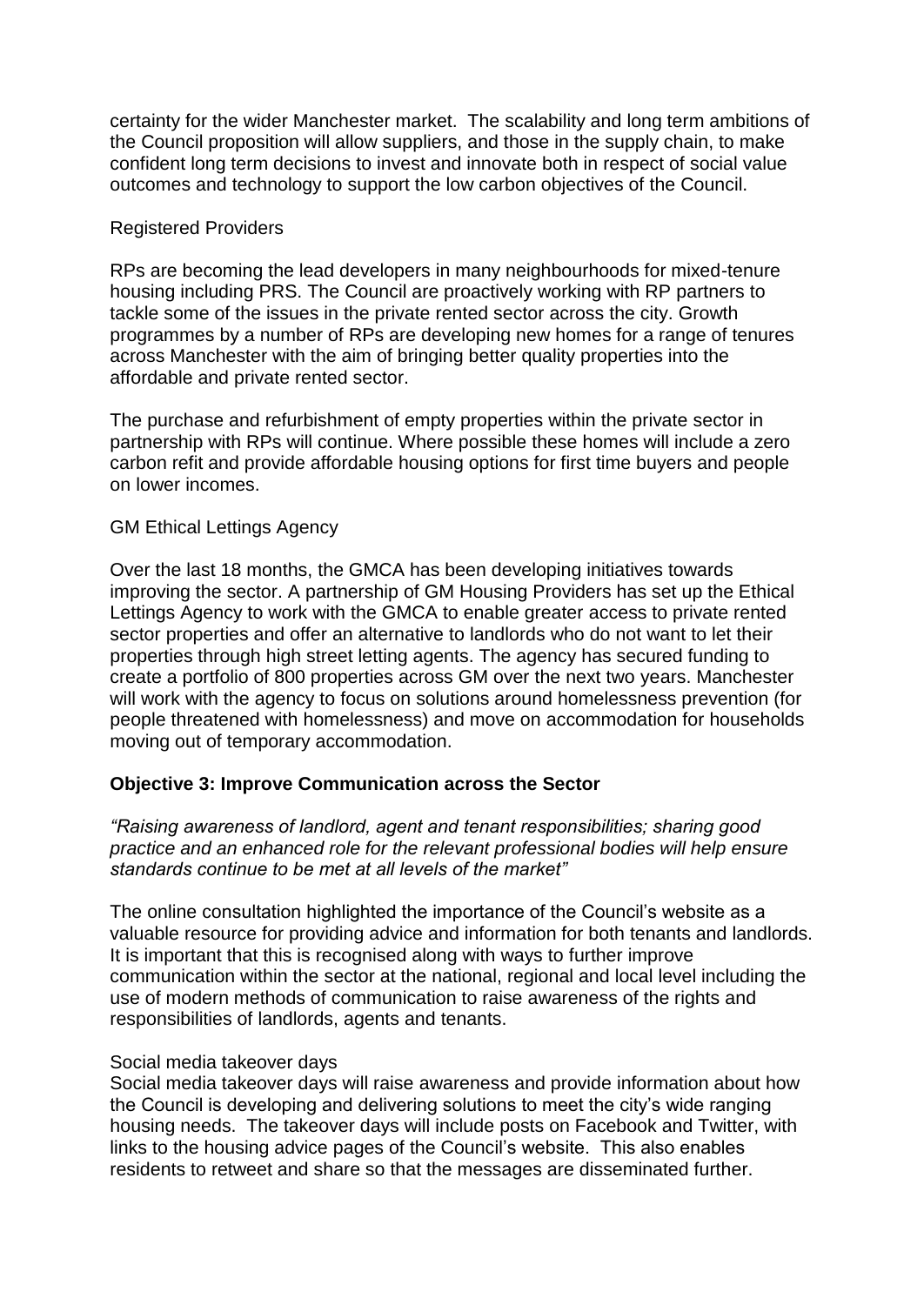Messages can be focussed on a range of issues, such as the rights of those in private rented accommodation, action taken against non-compliant landlords and signposting tenants to other advice and support. Considerate Short Term Letting Charter

We are working with the Short Term Accommodation Association (STAA) to develop a Considerate Short Term Letting Charter. This will define parameters and set out best practice for property owners, managing agents and hosts active within this market, emphasising the shared responsibility of them and their guests.

#### Improving Landlord and Tenant Interactions

The online consultation highlighted the feelings of many private sector tenants in Manchester that the balance of power weighed too heavily towards landlords. It is important therefore to work with partners to continue to provide information to residents on their rights and responsibilities and empower them to become more discerning tenants. Opening these lines of communication could provide a key source of insight into the lower end of the market.

Similarly, an appropriate framework to engage private sector landlords and encourage good practice could provide a vehicle through which to identify and grow the good quality parts of the sector - particularly outside the city centre. During the consultation process, landlords expressed support for the reintroduction of forums and the overwhelming majority were in favour of better training and provision of advice. A landlord "hub" will be created, in partnership with other stakeholders, to provide up to date advice and information for landlords and residents.

#### Greater Working with Health Colleagues

Work is underway to improve communication between the Council and Public Health colleagues to help identify where poor housing is having a significant impact on residents' health and ensure GPs and Health Visitors are aware of how to report concerns of poor property condition. The importance of this is highlighted by the outbreak of Covid-19 with initial evidence suggesting those living in overcrowded conditions (including HMOs and larger households - particularly BAME residents) are more adversely affected.

#### Greater Manchester Private Rented Sector Strategy

The Council is working closely with GMCA in the development of a GM-wide Private Rented Sector Strategy. The strategy will have significant emphasis on lobbying the Government for greater levels of resource and autonomy to improve the sector.

Issues currently under consideration include:

- 1. Greater influence over the welfare system.
- 2. Additional powers to intervene in issues of safety and security of our residents at risk from the effects of poor housing or rogue landlords and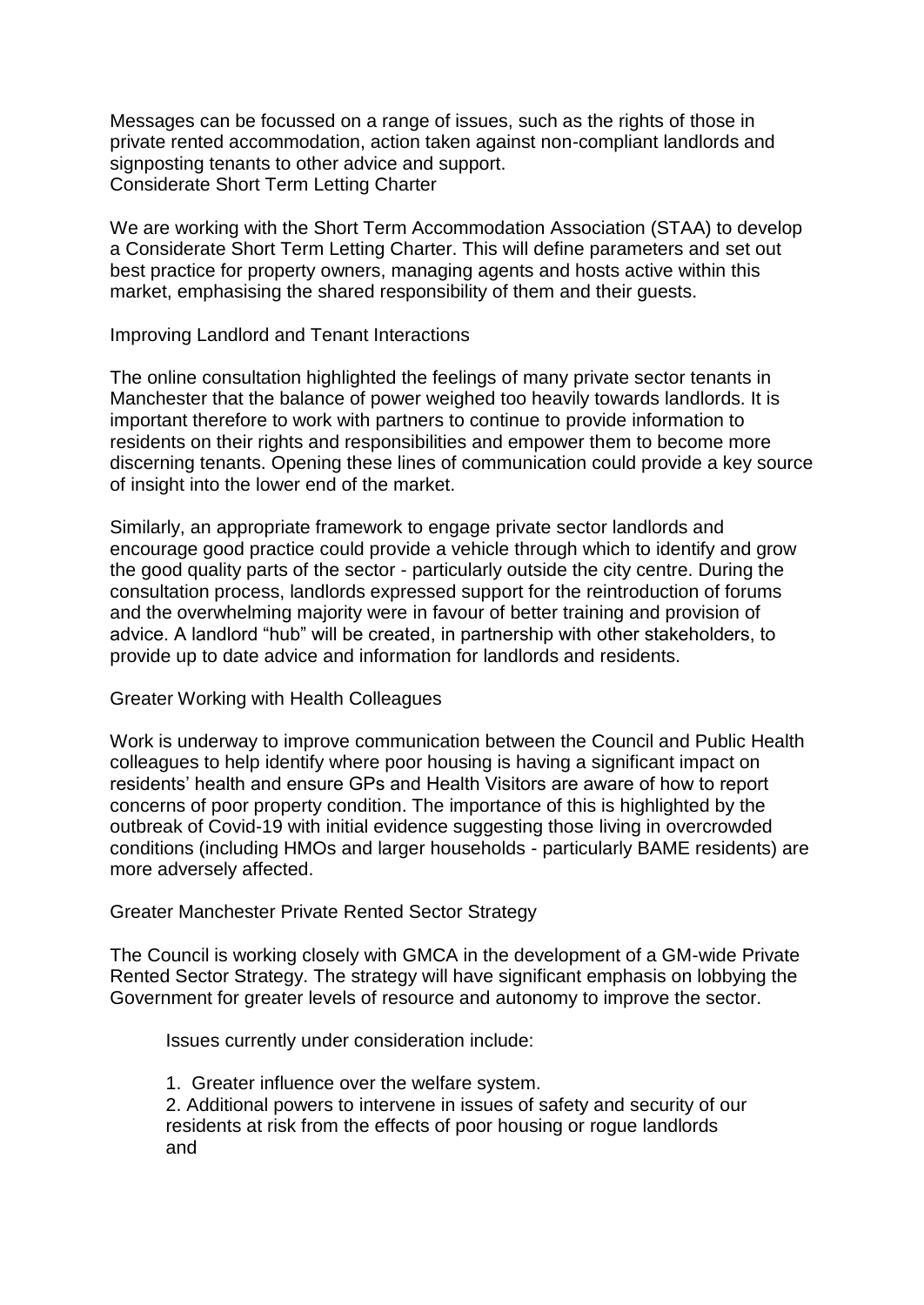3. An opportunity to pilot the Rugg Review proposal for 'property MOTs' for PRS properties.

Work with GM will also include identifying and attracting investment for zero carbon objectives.

## **Future Workstreams**

Against this background, an action plan has been developed in conjunction with key partners which sets out a series of workstreams aligned to the objectives set out above.

Underpinning this action plan will be a programme of work focused on continuing to utilise the Council's data resources to monitor key housing market and demographic indicators in order to understand how the private rented sector continues to evolve across the city. This will be used to inform evidence based policy making and ensure that the Council's resources to effectively intervene are maximised. Alongside this baseline monitoring, work is underway to monitor and respond to emerging national policy & legislation including new regulations around Assured Shorthold Tenancies and Section 21 notices and changes to welfare provision.

## **Governance and Reporting Structure**

The PRS Strategy will be delivered by a newly formed delivery group. The membership of the group will be made up of the Action Plan leads and will meet monthly, each lead will report on the progress of their specific actions.

The delivery group will report to the Strategic Housing Board which meets monthly.

# **Conclusions**

This strategy sets out the current challenges faced by tenants and landlords in the private rented sector - specifically at the lower end of the market - and begins to outline the Council's plans to work collaboratively with key partners and stakeholders to continue the progress made over the past 5 years and identify new areas of opportunity.

Large elements of the private rented sector self regulate and are delivering an attractive housing offer for residents. However where there are instances of poor practice the Council will continue to use its enforcement powers to ensure quality and management standards are upheld. Part of the role of the Council over the period of this strategy will be to promote and facilitate the growth of the good quality parts of the sector and, working with both public and private sector partners, create the right conditions to address the poor quality and resource intensive parts of the market.

The private rented sector will continue to play a major role in providing housing for a large proportion of Manchester residents and is only likely to grow as the city continues to attract new residents from home and abroad. The limited public sector resources will be appropriately targeted to improve the lower end of the market and to deal with any fire safety issues.